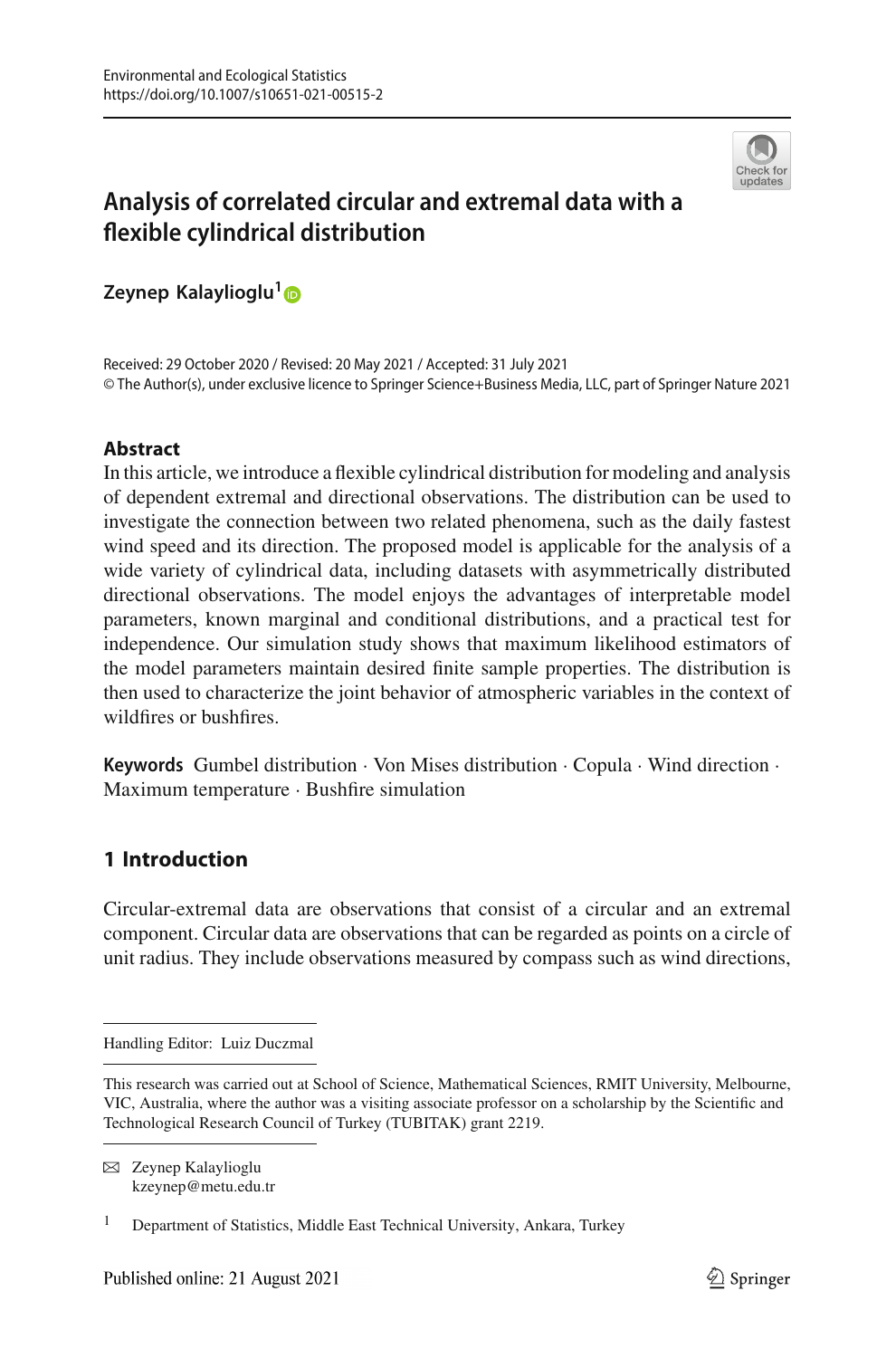directions of sea currents, and orientation of migratory birds or observations measured by clock such as time of the day and month of the year. Extremal data mostly occur as a result of extreme environmental and atmospheric events, e.g. maximum wind speed, maximum precipitation, and maximum rainfall. There are several examples for dependent circular-extremal events such as extreme wind speed and wind direction (Coles and Walsa[w](#page-15-0) [\(1994\)](#page-15-0)), wave-induced extreme water level and wave direction (Coles and Walsa[w](#page-15-1) [\(2016](#page-15-1))), extreme groundwater level and time (Yozgatligil and Turke[s](#page-15-2) [\(2018](#page-15-2)); Collet et al[.](#page-15-3) [\(2017](#page-15-3))). The specific example we focus on in this study is the speed and direction of the fastest gust as well as daily maximum temperature and morning wind direction, the main meteorological characteristics used in Australian fire spread simulation models.

Cylindrical distributions are used to model bivariate data with a linear and a circular component (Mardia and Sutto[n](#page-15-4) [\(1978](#page-15-4)); Johnson and Wehrl[y](#page-15-5) [\(1978](#page-15-5)); Abe and Le[y](#page-15-6) [\(2017\)](#page-15-6)). When the linear part is extreme value, modeling exerts the use of a cylindrical distribution function with extreme value marginal. In this paper, we propose a novel cylindrical distribution for modeling and analyzing data with an extremal and circular component. Our distribution is based on a combination of Gumbel distribution and sine-skewed von Mises distribution and denoted by GSSvM. Gumbel distribution is also called Type I Extreme Value distribution and is frequently applied for the analysis of extreme values observed in various research areas such as earth sciences, environmental sciences, geological sciences as well as economics, finance, and insurance. Efficient joint modeling of circular and extremal data depend on cylindrical distribution that is flexible enough to account for different distributional shapes and degree of dependencies. Another desired property for an efficient cylindrical distribution is that the conditional and/or marginal probability density functions have known forms.

Our proposed distribution accounts for a wide variety of dependencies and shapes. The real benefit is that it can be used to reveal general characteristics of the correlated linear-circular data, such as the mean direction of animal orientation given extreme climatic conditions. The rest of the article is organized as follows. Section [2](#page-1-0) gives the specification of our distribution and its properties. Parameter estimation is given in Section [3.](#page-6-0) A simulation study illustrating the finite sample performances of the estimators is given in Section [4.](#page-9-0) Our model is then applied in Section [5](#page-10-0) to characterize the joint behavior of meteorological extremes and wind direction in the context of Australian bushfires. Finally, section [6](#page-14-0) gives concluding remarks and a critique.

## <span id="page-1-0"></span>**2 GSSvM model and its properties**

Our distribution is based on the family of maximum entropy distributions introduced by Johnson and Wehrl[y](#page-15-5) [\(1978](#page-15-5)). In their seminal article, they give a general method that is based on copulas to obtain circular-linear distributions with specified marginals. Their method is further generalized by the inclusion of an index for the direction of the dependence between the circular and the linear variates, and also used in modeling multi-modal cylindrical time series data (Lagon[a](#page-15-7) [\(2019](#page-15-7))). Here we initially consider their copula based construction with marginals specified as von Mises and exponential distributions and extend it to develop a more flexible cylindrical distribution that is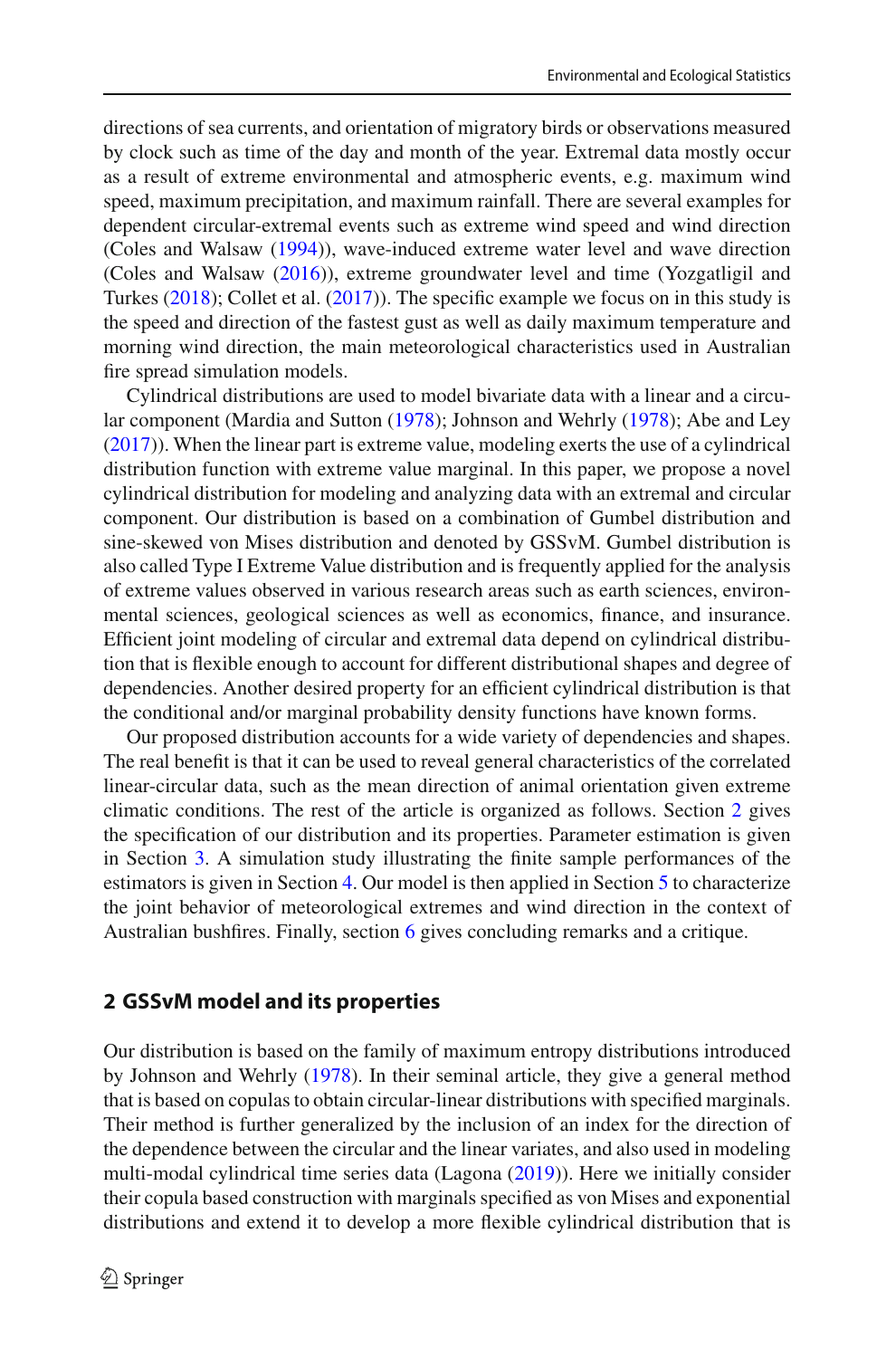specifically designed to fit cylindrical data where one of the components is extremal variable, and the other one is circular. Our approach is based on perturbing the distribution of the circular component of Johnson-Wehrly construction and transforming the exponential component. A perturbation is applied on the circular part to sine-skew von Mises distribution with mean  $\mu$  and concentration κ via multiplication with the term  $(1 + \lambda \sin(\theta - \mu))$  for  $\lambda \in [-1, 1]$  following Abe and Pewse[y](#page-15-8) [\(2011\)](#page-15-8). This adjustment allows the analysis of symmetric as well as asymmetric distributions using the model given in [\(1\)](#page-2-0). For the exponential part, we consider the following transformation. Let  $Y = a - b^{-1} \log(Xb)$  where  $X \sim Expo(1)$ ,  $a \in \mathbb{R}$  and  $b > 0$  are some constants and log is natural logarithmic function. Resulting *Y* has a Gumbel distribution, i.e. *Y* ∼ *Gumbel*(*a*,  $b^{-1}$ ) where *a* and  $b^{-1}$  are location and scale parameters respectively. This altogether leads to a more flexible model, as seen in later sections that is specifically designed to analyze a wide variety of extremal data that co-occur with circular data in nature. Letting  $(\Theta, X)$  and  $(\theta, x)$  denote the circular and extremal random variables and their realized values respectively, formal definition of GSSvM is given below.

**Definition 2.1** A random cylinder  $(\Theta, X)$  is said to follow the GSSvM distribution, if its density is given by

<span id="page-2-0"></span>
$$
f(\theta, x) = \frac{\beta}{2\pi \cosh(\kappa)} (1 + \lambda \sin(\theta - \mu)) \exp[-(x - a)\beta(1 - \tanh(\kappa)\cos(\theta - \mu))]
$$
  
×  $\exp[-\exp[-(x - a)\beta(1 - \tanh(\kappa)\cos(\theta - \mu))]]$  (1)

where  $-\pi \leq \theta \leq \pi$ ,  $x \in \mathbb{R}$ ,  $-\pi \leq \mu \leq \pi$ ,  $a = 0$  for identifiability,  $\kappa > 0$ ,  $\beta > 0$ ,  $\lambda \in [-1, 1]$ , and *cosh* and *tanh* are hyperbolic cosine and hyperbolic tangent functions respectively.

The distribution has four parameters where  $(\mu, \kappa, \lambda)$  are associated with the circular variate and  $\beta$  is associated with the extremal variate.  $\mu$ ,  $\kappa$  and  $\lambda$  are respectively circular location, concentration and skewness parameters while  $\beta$  is linear scale parameter. The parameter  $\kappa$  also accounts for the dependence between  $\Theta$  and *X*, they are independent if  $\kappa = 0$  in which case the joint density is the product of Gumbel and Cardioid densities. For  $\kappa$  and  $\lambda$  both equal to zero, the joint density is the product of Gumbel and circular uniform densities. The two dimensional contours of GSSvM distribution are given in Fig. [1](#page-3-0) for different values of  $\kappa$  and  $\lambda$  illustrating various shapes of the model. Further properties are given in following sections.

#### **2.1 Marginal distributions**

**Proposition 2.2** *Let*  $(\Theta, X)$  *follow GSSvM with pdf given in [\(1\)](#page-2-0). Then circular marginal pdf, i.e. pdf of*  $\Theta$ *, and marginal pdf of X are given respectively by* 

<span id="page-2-1"></span>
$$
f_{\Theta}(\theta) = \frac{(1 + \lambda \sin(\theta - \mu))}{2\pi \cosh(\kappa)(1 - \tanh(\kappa)\cos(\theta - \mu))}
$$
(2)

 $\mathcal{D}$  Springer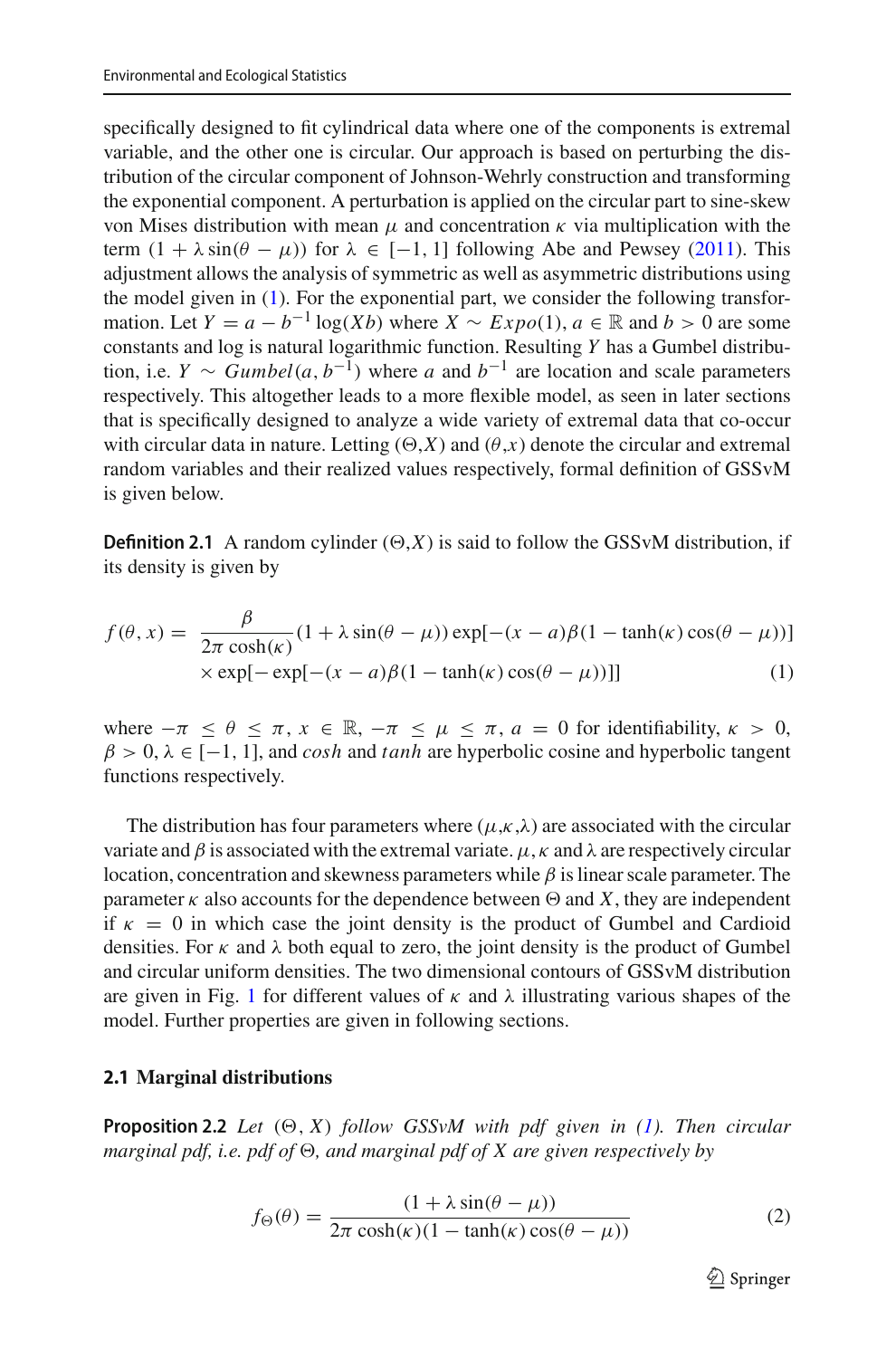

<span id="page-3-0"></span>**Fig. 1** Contour of GSSvM( $\mu = 0, \kappa, \beta = 2, \lambda$ ) distribution with various  $\kappa$  and  $\lambda$  values.

*which is the sine-skewed wrapped Cauchy (wC) distribution given by Abe and Pewse[y](#page-15-8) [\(2011\)](#page-15-8), and*

<span id="page-3-1"></span>
$$
f_X(x) = \frac{\beta A_0(\beta^*)}{\cosh(\kappa)} \exp[-\beta x] \exp[-\exp[-\beta x]] \tag{3}
$$

*where*  $\beta^* = x\beta \tanh(\kappa)$  *and*  $A_0(\beta^*)$  *is the normalizing constant that is defined in Proposition 2.4. Note that the marginal distribution of X simplifies to Gumbelmaximum for*  $\kappa = 0$ *.* 

Proof of  $(2)$  follows from integrating  $(1)$  with respect to  $x$  and the fact that  $\int_{-\infty}^{\infty} b \exp[-bx] \exp[-bx] dx = 1$  where  $b = \beta(1 - \tanh(\kappa) \cos(\theta - \mu)).$ 

Proof of [\(3\)](#page-3-1) is given as follows. Integrating GSSvM pdf with respect to  $\theta$  leads to

<span id="page-3-2"></span>
$$
f_X(x) = \frac{\beta^*}{\cosh(\kappa)} \exp[-\beta x] \exp[-\exp[-\beta x]]
$$
\n
$$
* \int_{-\pi}^{\pi} (1 + \lambda \sin(\theta - \mu)) h(\theta) d\theta
$$
\n(4)

<sup>2</sup> Springer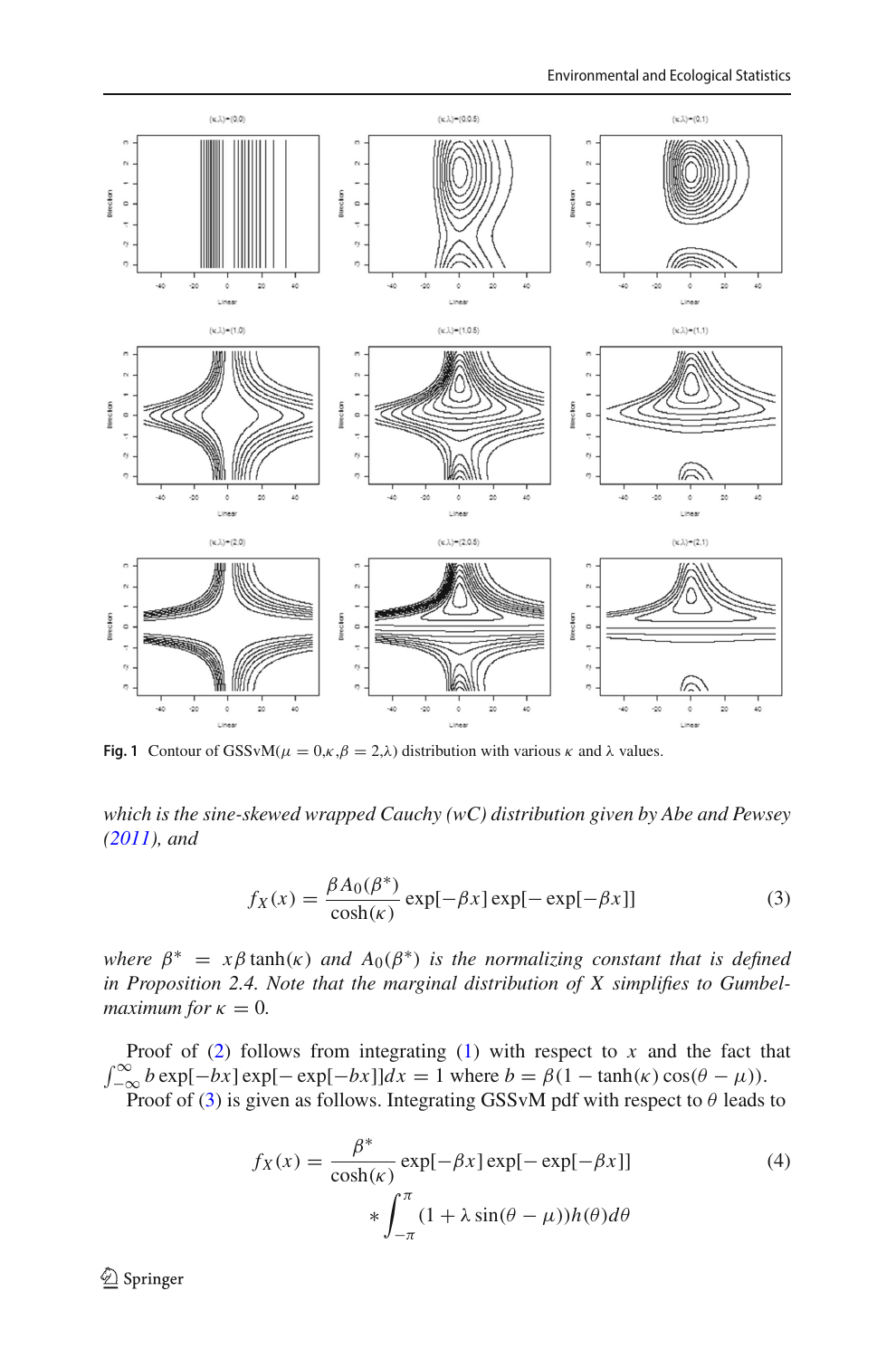where  $h(\theta) = \frac{1}{2\pi} \exp[-\beta^* \cos(\theta - \mu)] \exp[-\exp[-\beta^* \cos(\theta - \mu)]]$ . Define  $g(\theta; \beta^*, \mu) = \frac{1}{A_0(\beta^*)} h(\theta)$ . Note that  $g(\theta; \beta^*, \mu) \ge 0$  is periodic and  $\int_{-\pi}^{\pi} g(\theta; \beta^*, \mu)$  $d\theta = 1$  and therefore it is a circular pdf. Hence b[y](#page-15-8) Abe and Pewsey [\(2011](#page-15-8)), the perturbated version, i.e.  $(1 + \lambda \sin(\theta - \mu))g(\theta; \beta^*, \mu)$  is a sine-skewed circular pdf. Then the integral in [\(4\)](#page-3-2) is unity and completes the proof.

#### **2.2 Conditional distributions**

**Proposition 2.3** *Conditional distribution of*  $\Theta|X=x$  *is given by the following pdf* 

$$
f_{\Theta|X}(\theta|x) = \frac{1 + \lambda \sin(\theta - \mu)}{2\pi A_0(\beta^*)} \exp[\beta^* \cos(\theta - \mu)]
$$
  
 
$$
* \exp[-\exp[-\beta^* \cos(\theta - \mu)]]
$$
 (5)

*which follows from [\(1\)](#page-2-0)* and [\(3\)](#page-3-1), and conditional distribution of  $X|\Theta = \theta$  is Gumbel −  $max(0, b^{-1})$  *with the following pdf that follows from [\(1\)](#page-2-0) and [\(2\)](#page-2-1)* 

<span id="page-4-0"></span>
$$
f_{X|\Theta}(x|\theta) = b \exp[-bx] \exp[-\exp[-bx]] \tag{6}
$$

*where b* =  $\beta(1 - \tanh(\kappa)\cos(\theta - \mu)).$ 

Note that, we use the notations *b* and  $\beta^*$  to reparameterize the distributions of *X* and  $\theta$  respectively. Here, *b* is a function of  $(\beta, \kappa, \mu)$  whereas  $\beta^*$  is a function of  $(\beta, \kappa)$ .

#### **2.3 Normalizing constant**

**Proposition 2.4** *The normalizing constant is given by*

$$
A_0(z) = \frac{1}{2\pi} \int_{-\pi}^{\pi} \exp[z \cos(\theta)] \exp[-\exp[z \cos(\theta)]] d\theta \tag{7}
$$

The proof follows from Fourier transformation of a periodic and real analytic function. Let  $-\pi \leq \alpha \leq \pi$  and  $z \in \mathbb{R}$ . We define  $h(\alpha, z) = \exp[z \cos(\alpha)] \exp[-\pi(z)]$  $exp[z cos(\alpha)]$ . Then  $h(\alpha, z)$  is a bounded, periodic and real analytic function in  $\alpha$  and *z* and its Fourier series representation is

$$
h(\alpha, z) = \sum_{n=0}^{\infty} A_n(z) \cos(n\alpha) + \sum_{m=0}^{\infty} B_m(z) \sin(m\alpha)
$$

where

$$
A_n(z) = \frac{1}{2\pi} \int_{-\pi}^{\pi} h(\alpha, z) \cos(n\alpha) d\alpha
$$

$$
B_m(z) = \frac{1}{2\pi} \int_{-\pi}^{\pi} h(\alpha, z) \sin(m\alpha) d\alpha
$$

 $\mathcal{D}$  Springer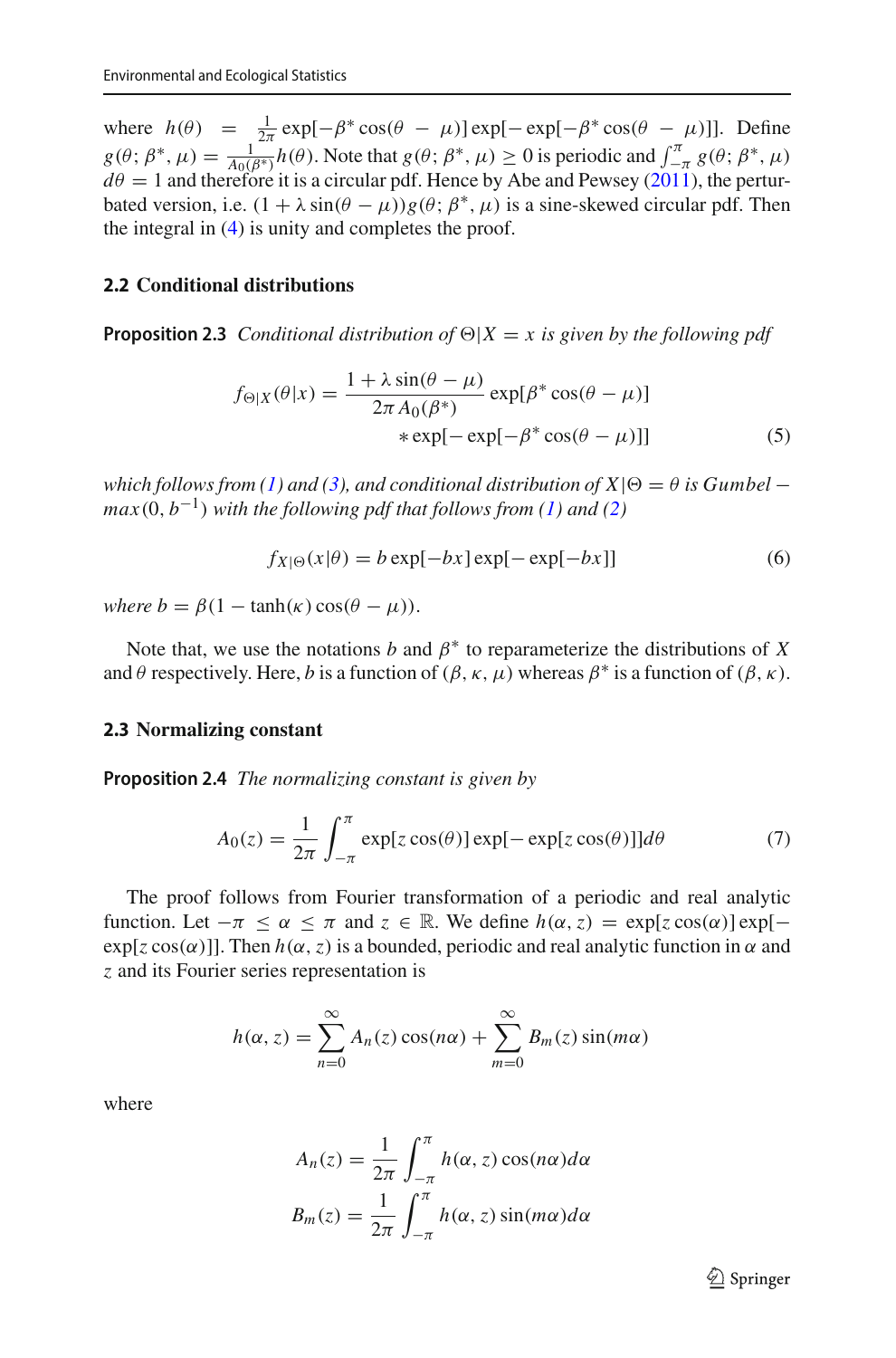for  $n, m = 0, 1, 2, \ldots$  Since  $h(-\alpha, z) = h(\alpha, z)$  and  $sin(m\alpha)$  is an odd function,  $B_m(z) = 0 \,\forall m = 0, 1, 2, \ldots$ 

Note that for  $\alpha = \theta - \mu$ ,

$$
A_n(z) = \frac{1}{2\pi} \int_{-\pi+\mu}^{\pi+\mu} h(\theta - \mu, z) \cos(n(\theta - \mu)) d\theta
$$
  
= 
$$
\frac{1}{2\pi} \int_{-\pi+\mu}^{\pi+\mu} \exp[z \cos(\theta - \mu)] \exp[-\exp[z \cos(\theta - \mu)]] \cos(n(\theta - \mu)) d\theta
$$

and  $h(\theta - \mu, z) = \sum_{n=0}^{\infty} A_n(z) \cos(n(\theta - \mu))$ . The normalizing constant,  $A_0(z)$ , is the order zero of this Fourier expansion.

#### **2.4 Moments**

Lemma 2.5 below gives a compact form for moments of general *Gumbel* −  $max(a, b^{-1})$  distribution. Then, it is used in Proposition 2.6 to construct moments of the GSSvM distribution.

**Lemma 2.5** *Let*  $X \sim$  *Gumbel* −  $max(a, b^{-1})$  *where Gumbel* −  $max$  *is Gumbelmaximum distribution. Then the nth. moment of X, i.e.*  $E(X^n)$ *, is given by* 

$$
E(X^n) = \sum_{k=0}^n {n \choose k} \frac{d^k}{dt^k} \Gamma\left(1 + \frac{t}{b}\right) a^{n-k}
$$

*which is evaluated at t* = 0*, where*  $\Gamma$  (*.) is Gamma function and*  $\frac{d^k}{dt^k} \Gamma$   $\left(1 + \frac{t}{b}\right) = \frac{E(U^k)}{b}$  $at t = 0$  *where*  $U \sim Gumbel - max(0, 1)$ *.* 

Proof is given as follows. Note that moment generating function (mgf) of Gumbelmaximum distribution is  $M(t) = \Gamma(1 + \frac{t}{b}) e^{at}$ . The *n*th moment can be written in a compact form as follows. Let  $D = \frac{d}{dt}$ ,  $(D + a) = \frac{d}{dt} + a$ , and  $(D + a)w = w' + aw$ where  $w(.)$  is a function of *t* and  $(D + a)$  is a convolution applied on w. Then  $D^n = \frac{d^n}{dt^n}$  and  $(D+a)^n w(t) = \sum_{k=0}^n {n \choose k} \frac{d^k}{dt^k} w(t) a^{n-k}$  where  $D^0 = \frac{d^0}{dt^0} = 1$ . Now, let  $w(t) = \Gamma(1 + \frac{t}{b})$ . Then, the mgf is  $M(t) = w(t)e^{at}$ . Then, first two derivatives of mgf are  $\frac{d}{dt}M(t) = e^{at}(D+a)w(t)$  and  $\frac{d^2}{dt^2}M(t) = e^{at}\left[(D+a)^2w(t)\right]$  which generalizes to  $\frac{d^n}{dt^n}M(t) = e^{at}\left[ (D+a)^n w(t) \right]$ . Then the result is straightforward.

**Proposition 2.6** *Let*  $(\Theta, X)$  *follow the GSSvM distribution with pdf given in [\(1\)](#page-2-0). Then the joint moments are given by*

<span id="page-5-0"></span>
$$
E(X^n \cos m\theta) = W_n I_n^m(\cosh \kappa)
$$
\n(8)

*and*

<span id="page-5-1"></span>
$$
E(X^n \sin m\theta) = W_n \frac{\lambda}{2} (I_n^{m-1}(\cosh \kappa) - I_n^{m+1}(\cosh \kappa))
$$
 (9)

 $\textcircled{2}$  Springer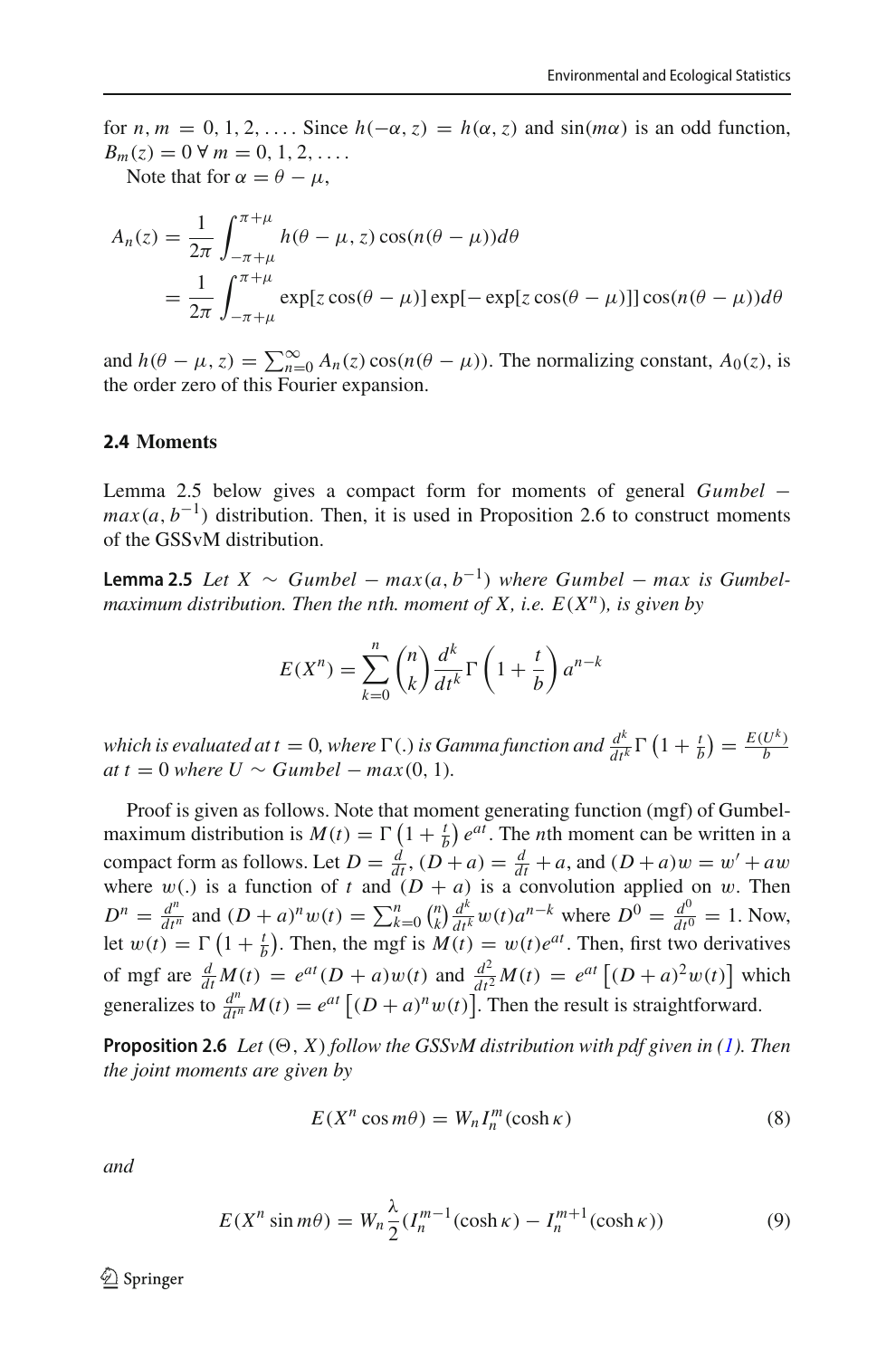*where*

$$
I_n^m(\cosh \kappa) = \frac{1}{\pi} \int_{-\pi}^0 \frac{\cos m\theta}{(\cosh \kappa - \sqrt{\cosh^2 \kappa - 1} \cos \theta)^{n+1}} d\theta
$$

*and*  $W_n = \frac{(\cosh \kappa)^n E(U^n)}{\beta^n}$  where  $U \sim Gumbel - \max(0, 1)$  for  $n, m = 0, 1, \cdots$ .

Proof follows from Lemma 2.5 and the identity  $(1 - \tanh \kappa \cos \theta) =$  $\frac{\cosh \kappa - \sqrt{\cosh^2 \kappa - 1 \cos \theta}}{\cosh \kappa}$  and is straightforward. The integral,  $I_n^m(\cosh \kappa)$ , can be satisfactorily approximated by Monte Carlo integration for intermediate values of  $\kappa$  ( $\kappa \le 5$ ), larger number of iterations is needed for  $\kappa > 5$ . Marginal linear and trigonometric kth moments, i.e.  $E(X^k)$ ,  $E(\sin k\theta)$  and  $E(\cos k\theta)$ , are also obtained from equations [\(8\)](#page-5-0) and [\(9\)](#page-5-1).

## <span id="page-6-0"></span>**3 Parameter estimation and test for independence**

The natural logarithm of the GSSvM likelihood function,  $\mathcal{L}(\beta, \mu, \kappa, \lambda)$ , is given below to guide likelihood based inference.

$$
\mathcal{L}(\beta, \mu, \kappa, \lambda) \propto n(\log(\beta) - \log(2\pi \cosh \kappa)) - \sum_{i=1}^{n} x_i \beta (1 - \tanh \kappa \cos(\theta_i - \mu))
$$

$$
- \sum_{i=1}^{n} \exp[-x_i \beta (1 - \tanh \kappa \cos(\theta_i - \mu))] + \sum_{i=1}^{n} \log(1 + \lambda \sin(\theta_i - \mu))
$$

Model parameters are easily estimated via maximum likelihood technology, score functions are given below.

$$
S_{\beta} = \frac{n}{\beta} - \sum_{i=1}^{n} x_i (1 - \tanh \kappa \cos(\theta_i - \mu))
$$
  
+ 
$$
\sum_{i=1}^{n} \exp[-x_i \beta (1 - \tanh \kappa \cos(\theta_i - \mu))]x_i (1 - \tanh \kappa \cos(\theta_i - \mu))I_{\beta}(0, \infty)
$$
  

$$
S_{\mu} = -\sum_{i=1}^{n} \frac{\lambda \cos(\theta_i - \mu)}{1 + \lambda \sin(\theta_i - \mu)} + \beta \sum_{i=1}^{n} x_i \tanh \kappa \sin(\theta_i - \mu)
$$
  
- 
$$
\sum_{i=1}^{n} \exp[-x_i \beta (1 - \tanh \kappa \cos(\theta_i - \mu))]x_i \beta \tanh \kappa \sin(\theta_i - \mu)I_{\mu}[-\pi, \pi]
$$
  

$$
S_{\kappa} = -n \tanh \kappa + \beta \sum_{i=1}^{n} x_i \cos(\theta_i - \mu)(\cosh \kappa)^{-2}
$$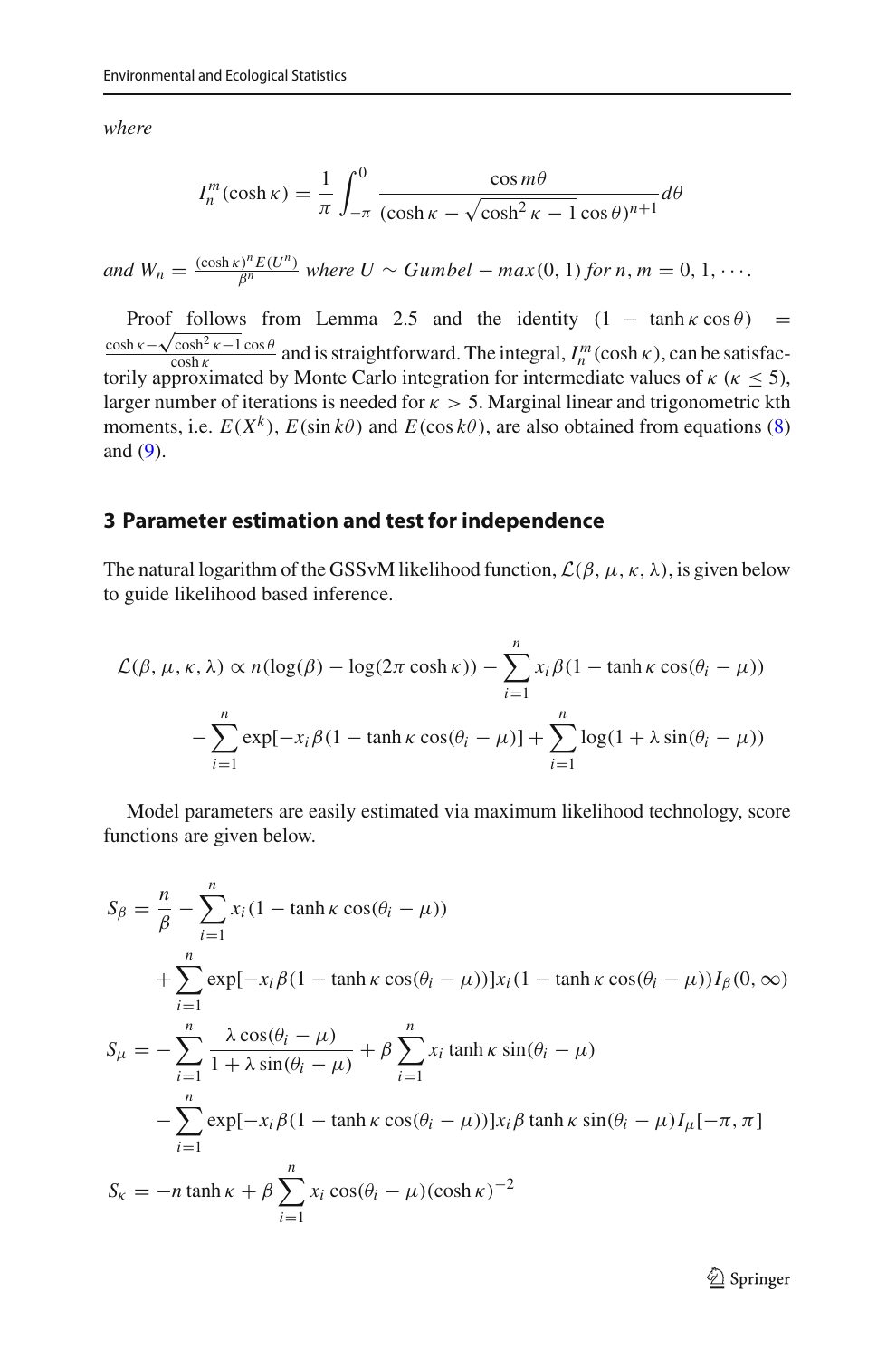|         | <b>Table 1</b> Bias(MSE) of estimators. True $\kappa = 0$ . |                |                   |                   |                   |
|---------|-------------------------------------------------------------|----------------|-------------------|-------------------|-------------------|
|         | $\mathbf{u}$                                                | ê              |                   | ĉ                 | د حر              |
|         |                                                             | 0.0192(0.0251) | 0.0014(0.0249)    | $-0.0009(0.0022)$ | 0.0567(0.0108)    |
|         |                                                             | 0.0095(0.0088) | $-0.00000000045$  | $0.0012(-0.0000)$ | 0.0263(0.0011)    |
|         |                                                             | 0.0004(0.0045) | $-0.0004(0.0022)$ | 0.0001(0.0000)    | 0.0152(0.0004)    |
|         |                                                             | 0.0007(0.0022) | 0.0008(0.0011)    | 0.0000(0.0000)    | 0.0098(0.0001)    |
| $-0.5$  |                                                             | 0.0202(0.0245) | 0.0034(0.0827)    | 0.0008(0.0012)    | $-0.0121(0.0182)$ |
|         |                                                             | 0.0085(0.0089) | 0.0014(0.0304)    | 0.0001(0.0000)    | 0.0066(0.0066)    |
|         |                                                             | 0.0015(0.0045) | $-0.0011(0.0153)$ | 0.0000(0.0000)    | 0.0040(0.0033)    |
|         |                                                             | 0.0019(0.0022) | 0.0009(0.0076)    | 0.0000(0.0000)    | 0.0021(0.0016)    |
| $\circ$ |                                                             | 0.0219(0.0233) | $-0.0107(0.5258)$ | 0.000000.0010     | $-0.0003(0.0063)$ |
|         |                                                             | 0.0071(0.0089) | 0.0132(0.5239)    | $-0.0006(0.0004)$ | $-0.0014(0.0024)$ |
|         |                                                             | 0.0017(0.0045) | $-0.0012(0.5349)$ | $-0.0002(0.0002)$ | 0.0012(0.0012)    |
|         |                                                             | 0.0022(0.0021) | $-0.0029(0.5351)$ | 0.0000(0.0001)    | $-0.0003(0.0006)$ |
| 0.5     |                                                             | 0.0232(0.0235) | $-0.0020(0.0848)$ | 0.0006(0.0013)    | 0.0084(0.0184)    |
|         |                                                             | 0.0060(0.0090) | $-0.0020(0.0309)$ | 0.0001(0.0001)    | 0.0666(0.0063)    |
|         |                                                             | 0.0037(0.0045) | $-0.0005(0.0148)$ | 0.0000(0.0000)    | 0.0025(0.0032)    |
|         |                                                             | 0.0021(0.0022) | $-0.0008(0.0076)$ | 0.0000(0.0000)    | 0.0018(0.0017)    |
|         |                                                             | 0.0220(0.0257) | $-0.0036(0.0222)$ | $-0.0018(0.0020)$ | $-0.0545(0.0082)$ |
|         |                                                             | 0.0054(0.0090) | $-0.0003(0.0044)$ | 0.0004(0.0001)    | 0.0260(0.0011)    |
|         |                                                             | 0.0044(0.0044) | 0.0008(0.0022)    | 0.0000(0.0000)    | 0.0160(0.0004)    |
|         | 1000                                                        | 0.0016(0.0023) | $-0.0004(0.0011)$ | 0.0000(0.0000)    | $-0.0096(0.0002)$ |

<span id="page-7-0"></span> $\underline{\textcircled{\tiny 2}}$  Springer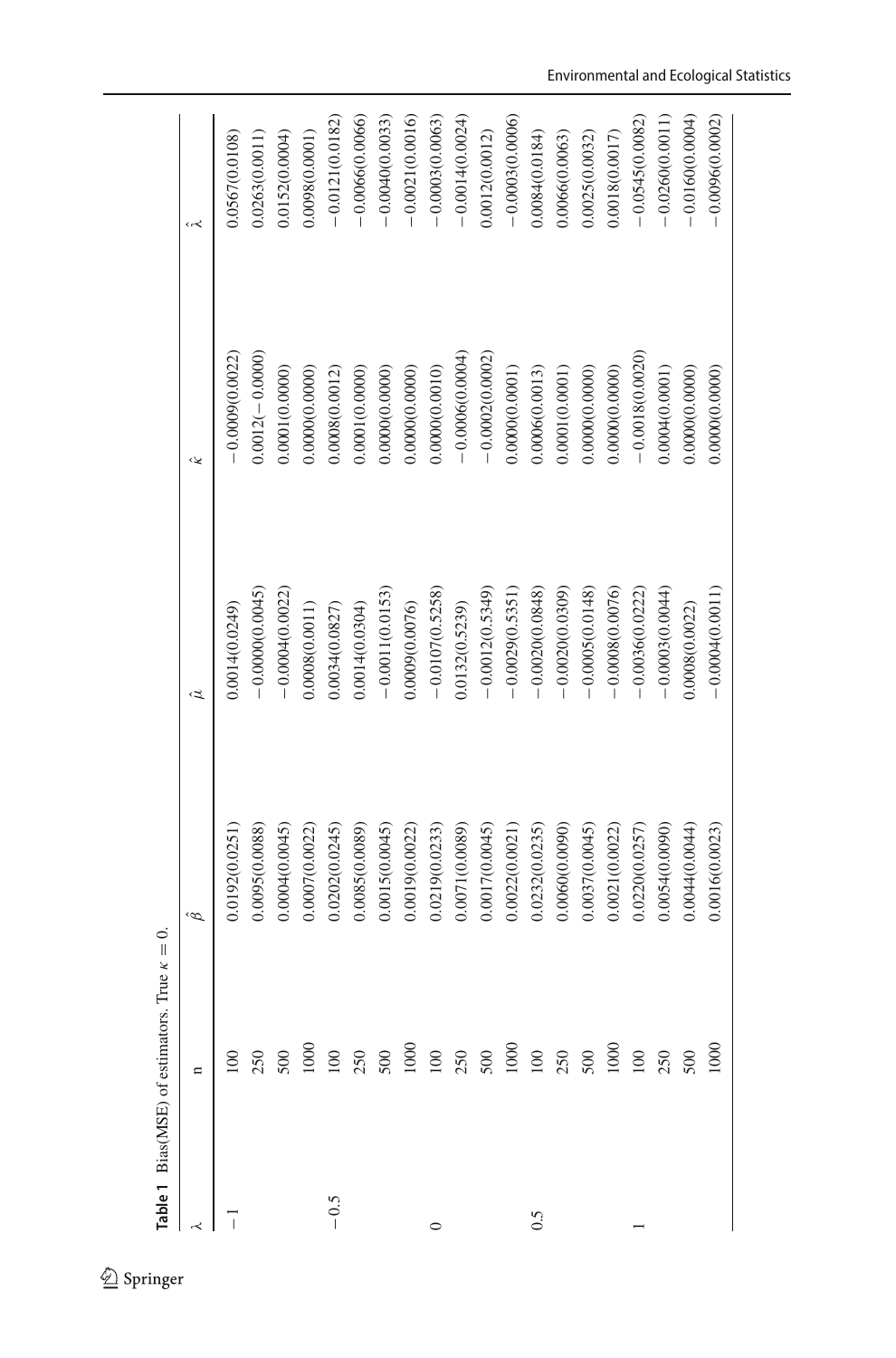| λ              | $\mathbf n$ | $\hat{\beta}$  | $\hat{\mu}$       | $\hat{\kappa}$ | $\hat{\lambda}$   |
|----------------|-------------|----------------|-------------------|----------------|-------------------|
| $-1$           | 100         | 0.1457(0.0994) | $-0.0324(0.0067)$ | 0.0269(0.0099) | 0.0752(0.0100)    |
|                | 250         | 0.0559(0.0279) | $-0.0163(0.0023)$ | 0.0109(0.0036) | 0.0365(0.0022)    |
|                | 500         | 0.0300(0.0126) | $-0.0089(0.0010)$ | 0.0069(0.0018) | 0.0217(0.0008)    |
|                | 1000        | 0.0182(0.0061) | $-0.0058(0.0005)$ | 0.0039(0.0008) | 0.0134(0.0003)    |
| $-0.5$         | 100         | 0.0743(0.0617) | $-0.0027(0.0081)$ | 0.0096(0.0081) | 0.0011(0.0318)    |
|                | 250         | 0.0300(0.0215) | $-0.0017(0.0029)$ | 0.0041(0.0032) | 0.0001(0.0115)    |
|                | 500         | 0.0133(0.0100) | 0.0005(0.0014)    | 0.0016(0.0016) | 0.0004(0.0058)    |
|                | 1000        | 0.0066(0.0049) | 0.0000(0.0007)    | 0.0008(0.0008) | $-0.0009(0.0028)$ |
| $\overline{0}$ | 100         | 0.0659(0.0535) | 0.0016(0.0078)    | 0.0063(0.0079) | $-0.0036(0.0349)$ |
|                | 250         | 0.0227(0.0182) | $-0.0007(0.0030)$ | 0.0014(0.0029) | 0.0007(0.0143)    |
|                | 500         | 0.0112(0.0086) | 0.0003(0.0014)    | 0.0013(0.0015) | $-0.0004(0.0071)$ |
|                | 1000        | 0.0059(0.0043) | 0.0003(0.0007)    | 0.0008(0.0007) | $-0.0017(0.0036)$ |
| 0.5            | 100         | 0.0691(0.0590) | 0.0019(0.0080)    | 0.0079(0.0083) | $-0.0023(0.0339)$ |
|                | 250         | 0.0283(0.0208) | 0.0015(0.0029)    | 0.0037(0.0032) | $-0.0035(0.0115)$ |
|                | 500         | 0.0138(0.0101) | 0.0011(0.0014)    | 0.0017(0.0016) | $-0.0018(0.0057)$ |
|                | 1000        | 0.0064(0.0047) | 0.0001(0.0007)    | 0.0009(0.0008) | $-0.0009(0.0029)$ |
| 1              | 100         | 0.1433(0.0961) | 0.0343(0.0067)    | 0.0268(0.0096) | $-0.0740(0.0095)$ |
|                | 250         | 0.0581(0.0289) | 0.0150(0.0022)    | 0.0115(0.0035) | $-0.0364(0.0022)$ |
|                | 500         | 0.0307(0.0130) | 0.0087(0.0010)    | 0.0065(0.0018) | $-0.0217(0.0008)$ |
|                | 1000        | 0.0158(0.0060) | 0.0052(0.0005)    | 0.0028(0.0008) | $-0.0134(0.0003)$ |
|                |             |                |                   |                |                   |

**Table 2** Bias(MSE) of estimators. True  $\kappa = 1$ .

$$
-\sum_{i=1}^{n} \exp[-x_i \beta (1 - \tanh \kappa \cos(\theta_i - \mu))]x_i \beta \cos(\theta_i - \mu)(\cosh \kappa)^{-2} I_{\kappa}(0, \infty)
$$

$$
S_{\lambda} = \left\{ \sum_{i=1}^{n} \frac{\sin(\theta_i - \mu)}{1 + \lambda \sin(\theta_i - \mu)} \right\} I_{\lambda}[-1, 1]
$$
(10)

where *I* denotes an indicator function for the parameter space of interest. Letting  $S(\beta, \mu, \kappa, \lambda) = (S_\beta, S_\mu, S_\kappa, S_\lambda)^T$ , maximum likelihood estimators (MLEs) of the parameters are obtained as a solution of  $S(\beta, \mu, \kappa, \lambda) = 0$ . Numerical methods are required to solve the score equations as closed form solutions are not available. We used the gbnm function in Matlab performing globalized Nelder-Mead method (Luersen and Le Rich[e](#page-15-9) [\(2004](#page-15-9))). One can also use optimx package in R that performs co[n](#page-15-10)strained optimization (Nash and Varadhan  $(2011)$ ). Letting  $\Omega$  denote the parameter vector, asymptotic standard error estimates of MLEs are computed from  $\hat{I}_T^{-1}(\Omega)$  where  $\hat{I}_T$  is the estimator of the total information matrix and given by  $\sum_{i=1}^{n} \frac{\partial}{\partial \Omega} \log f(\theta_i, x_i) \frac{\partial}{\partial \Omega^T} \log f(\theta_i, x_i)$ .

Dependence of circular and extremal random variables can easily be investigated through testing the null hypothesis  $H_0$ :  $\kappa = 0$  versus the alternative  $H_1$ :  $\kappa > 0$ thanks to the philosophy of proof by contradiction. We recommend, in this context,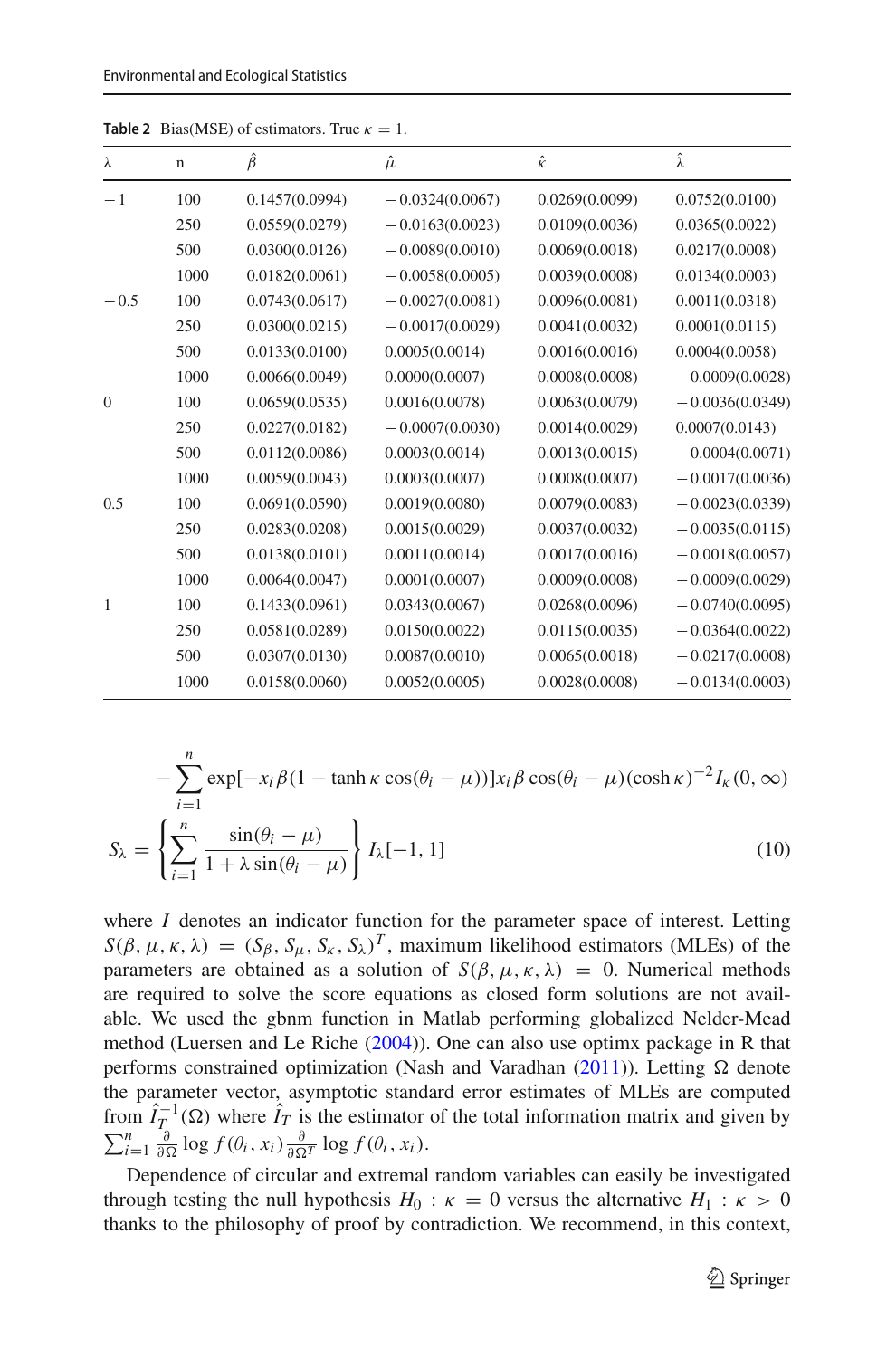| λ        | $\mathbf n$ | $\hat{\beta}$  | $\hat{\mu}$       | $\hat{\kappa}$ | $\hat{\lambda}$   |
|----------|-------------|----------------|-------------------|----------------|-------------------|
| $-1$     | 100         | 0.1089(0.0793) | $-0.0082(0.0007)$ | 0.0175(0.0081) | 0.1145(0.0221)    |
|          | 250         | 0.0424(0.0263) | $-0.0038(0.0002)$ | 0.0065(0.0032) | 0.0583(0.0057)    |
|          | 500         | 0.0217(0.0122) | $-0.0024(0.0001)$ | 0.0035(0.0016) | 0.0381(0.0024)    |
|          | 1000        | 0.0118(0.0058) | $-0.0015(0.0001)$ | 0.0020(0.0008) | 0.0235(0.0009)    |
| $-0.5$   | 100         | 0.0809(0.0666) | $-0.0014(0.0007)$ | 0.0097(0.0077) | 0.0102(0.0426)    |
|          | 250         | 0.0290(0.0227) | 0.0001(0.0003)    | 0.0031(0.0030) | $-0.0002(0.0185)$ |
|          | 500         | 0.0153(0.0108) | $-0.0002(0.0001)$ | 0.0020(0.0014) | 0.0012(0.0093)    |
|          | 1000        | 0.0074(0.0053) | $-0.0002(0.0001)$ | 0.0005(0.0007) | $-0.0006(0.0046)$ |
| $\theta$ | 100         | 0.0767(0.0671) | 0.0005(0.0007)    | 0.0094(0.0077) | $-0.0040(0.0561)$ |
|          | 250         | 0.0318(0.0223) | $-0.0002(0.0003)$ | 0.0049(0.0030) | 0.0010(0.0235)    |
|          | 500         | 0.0149(0.0105) | 0.0001(0.0001)    | 0.0019(0.0014) | $-0.0014(0.0107)$ |
|          | 1000        | 0.0063(0.0051) | 0.0000(0.0001)    | 0.0005(0.0007) | 0.0011(0.0058)    |
| 0.5      | 100         | 0.0783(0.0686) | 0.0010(0.0007)    | 0.0102(0.0078) | $-0.0029(0.0457)$ |
|          | 250         | 0.0300(0.0226) | 0.0006(0.0003)    | 0.0034(0.0030) | $-0.0032(0.0188)$ |
|          | 500         | 0.0155(0.0108) | 0.0002(0.0001)    | 0.0020(0.0015) | $-0.0007(0.0090)$ |
|          | 1000        | 0.0073(0.0053) | 0.0001(0.0001)    | 0.0005(0.0007) | $-0.0002(0.0045)$ |
| 1        | 100         | 0.1023(0.0775) | 0.0079(0.0007)    | 0.0159(0.0080) | $-0.1174(0.0232)$ |
|          | 250         | 0.0453(0.0265) | 0.0038(0.0003)    | 0.0071(0.0031) | $-0.0613(0.0063)$ |
|          | 500         | 0.0232(0.0116) | 0.0024(0.0001)    | 0.0038(0.0015) | $-0.0374(0.0023)$ |
|          | 1000        | 0.0125(0.0058) | 0.0014(0.0001)    | 0.0025(0.0007) | $-0.0228(0.0009)$ |

<span id="page-9-1"></span>

| <b>Table 3</b> Bias(MSE) of estimators. True $\kappa = 2$ . |  |
|-------------------------------------------------------------|--|
|-------------------------------------------------------------|--|

permutation based likelihood ratio test for sample sizes less than  $n < 100$  and asymptotic chi-square test otherwise. Let  $T_{LR}$  denote the likelihood ratio test statistic and  $T_{LR} = -2(\mathcal{L}(\hat{\beta}, \hat{\mu}, \hat{\kappa}, \hat{\lambda}) - \mathcal{L}(\tilde{\beta}, \tilde{\mu}, 0, \tilde{\lambda}))$  where  $(\hat{\beta}, \hat{\mu}, \hat{\kappa}, \hat{\lambda})^T$  and  $(\tilde{\beta}, \tilde{\mu}, \tilde{\lambda})^T$  are the vectors of MLEs over the global and *H*0−restricted parameter spaces respectively. Distribution of  $T_{LR}$  can be obtained via permutation method when *n* is not sufficiently large and p value is calculated as the proportion of the upper tail with respect to the observed test statistic.

# <span id="page-9-0"></span>**4 Simulation study**

In this section we conduct a comprehensive simulation study to investigate the performance of the maximum likelihood estimation for GSSvM distribution. In our experiment, we create cylindrical datasets with various different symmetry. The data are generated from the GSSvM distribution as follows. First, sine-skewed circular observations  ${\theta_i}_{i=1}^n$  are generated from the marginal pdf given in [\(2\)](#page-2-1) as follows:  $\theta_i = \theta_i^* I(U_i \lt v) + \theta_i^* I(U_i \ge v)$  where  $\theta_i^* \sim wC(\mu, \tanh(\kappa/2)),$  $U_i \sim Uniform(0, 1), v_i = (1 + \lambda \sin(\theta_i^* - \mu))/2$  for  $i = 1, 2, \dots, n$ , and *I* is indicator function, where this scheme follows from Abe and Le[y](#page-15-6) [\(2017\)](#page-15-6). Then, extremal observations  $\{x_i\}_{i=1}^n$  are generated from the conditional pdf given in [\(6\)](#page-4-0):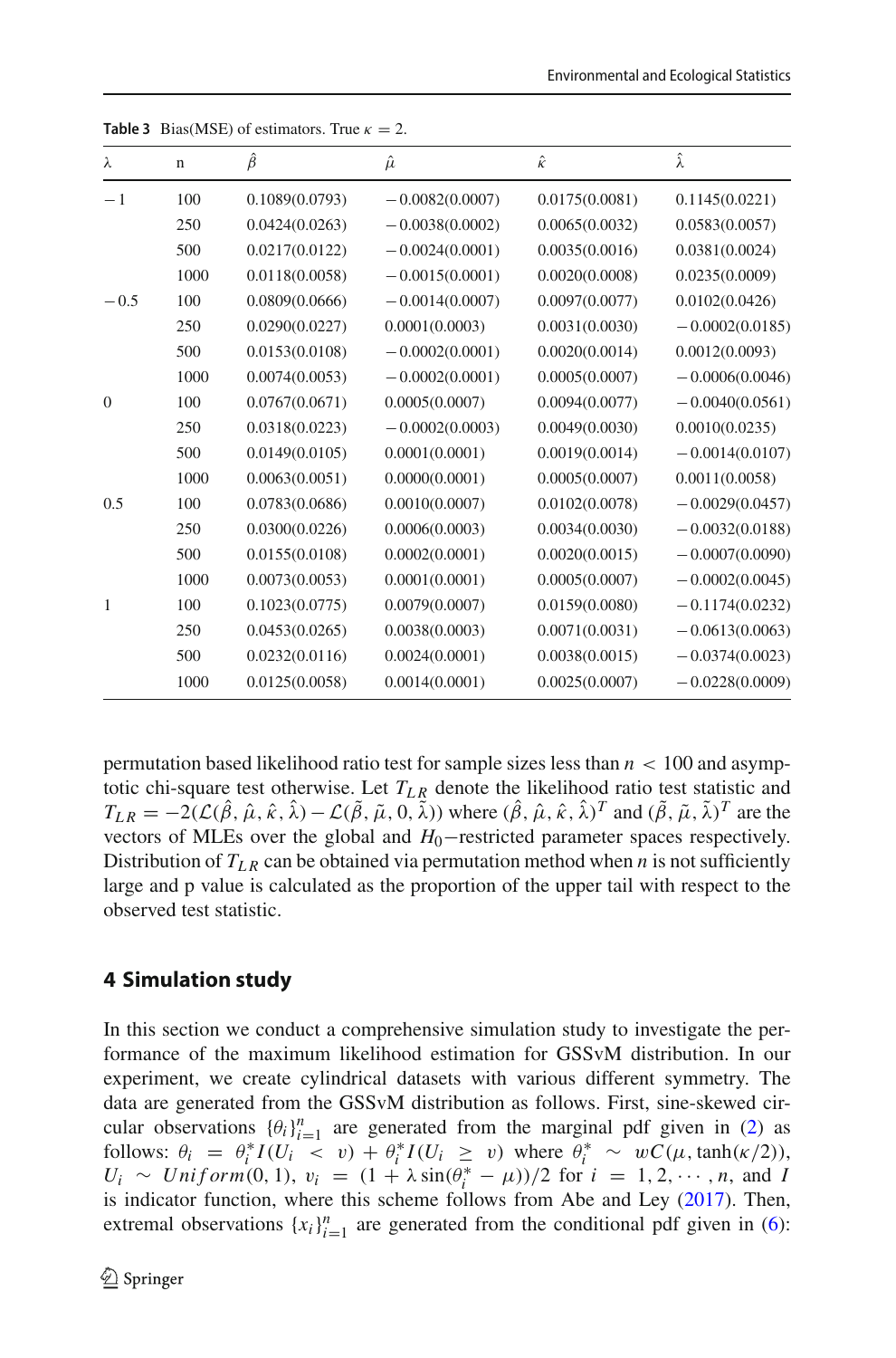

<span id="page-10-1"></span>**Fig. 2** The scatterplot of fastest wind speed and directions and contours of the fitted GSSvM.

 $x_i \sim$  *Gumbel* −  $max(0, b^{-1})$  where  $b = \beta(1 - \tanh \kappa \cos(\theta_i - \mu))$ . We consider moderate to large samples (n=100,250,500,1000); various degrees of skewness  $(\lambda = 0, 0.5, 1)$ ; various degrees of concentration parameters  $(\kappa = 0, 1, 2)$  where 0 is included to represent independent circular and extremal components. In the simulations,  $\beta = 2$  and  $\mu = 0$  without loss of generality. We initially repeated the experiment with different values for  $\beta$  and observed that the results remain the same.

The bias and mean squared errors (MSE) of the estimators are given in Tables [1-](#page-7-0)[3.](#page-9-1) Accordingly, the overall performance is excellent. Specifically, the bias and MSE decreases with sample size, and they are higher for  $\lambda$  values that are close to the boundaries. Bias and MSE of  $\lambda$  estimation increase with  $\kappa$ .

# <span id="page-10-0"></span>**5 Real data applications**

In this section we utilize GSSvM to analyze two datasets that are publicly available at data repository of Australian Bureau of Meteorology (BOM). The first dataset consists of daily fastest wind gust and its direction recorded between 1 November 2020 and 28 February 2021 in Melbourne Olympic Park while the second dataset consists of daily maximum temperature and morning wind direction during the same time period and on the same site (n=116 excluding observations with missing wind direction). This period is over the summer months in the Southern Hemisphere and includes the peak bushfire seasons, the most destructive type of wildfire in Australia. These variables play important role in bushfires and their management. Their analysis provides input for bushfire simulation and risk models (see e.g. Lopes et al[.](#page-15-11) [\(2002](#page-15-11)); Coe[n](#page-15-12) [\(2005\)](#page-15-12); Sharples et al[.](#page-15-13) [\(2010\)](#page-15-13) for wildfire simulation models).

We illustrate the fitting performance of GSSvM in relation to the independence model and the Abe-Ley model (Abe and Le[y](#page-15-6) [\(2017](#page-15-6))). Abe-Ley model is based on a combination of sine-skewed vM distribution and Weibull distribution. As Weibull distribution is also an extreme value distribution, Abe-Ley model can be considered as an alternative for modeling cylindrical data consisting of extremal and circular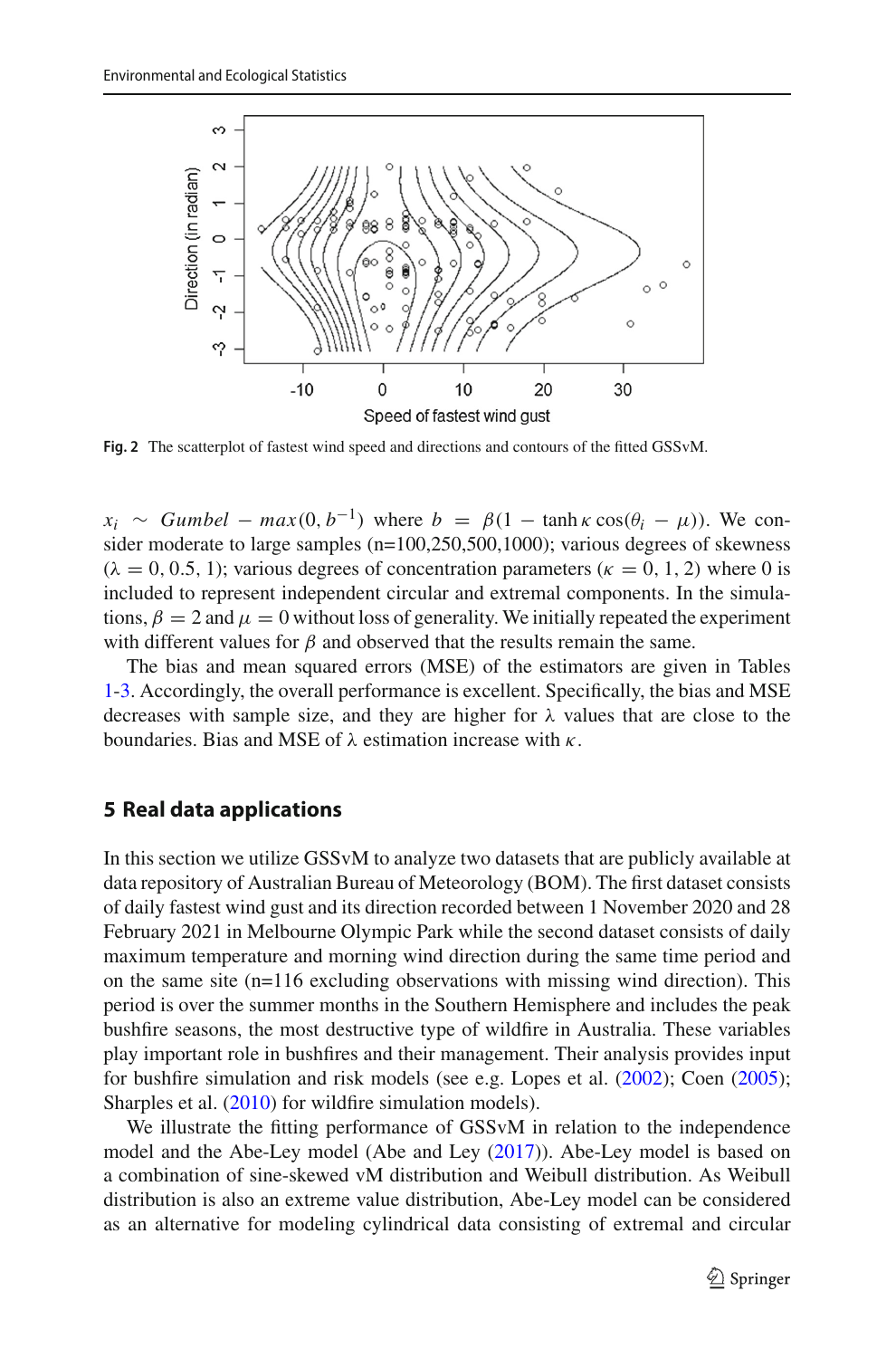<span id="page-11-0"></span>

| -ometers and $\Delta W$ for maximum wind oust spead and it. |  |
|-------------------------------------------------------------|--|
|                                                             |  |
|                                                             |  |
|                                                             |  |
| $\frac{1}{2}$<br>י<br>י                                     |  |
|                                                             |  |
|                                                             |  |
|                                                             |  |
|                                                             |  |
|                                                             |  |
|                                                             |  |
|                                                             |  |
|                                                             |  |
| יים בבוצו<br>ĺ                                              |  |
|                                                             |  |
| <b>NNE - Fallin</b><br>J                                    |  |
|                                                             |  |
| <b>LahleT</b><br>$\overline{ }$                             |  |

|                         |               | $\frac{1}{2}$ and $\frac{1}{2}$ and $\frac{1}{2}$ and $\frac{1}{2}$ and $\frac{1}{2}$ and $\frac{1}{2}$ and $\frac{1}{2}$ and $\frac{1}{2}$ and $\frac{1}{2}$ and $\frac{1}{2}$ and $\frac{1}{2}$ and $\frac{1}{2}$ and $\frac{1}{2}$ and $\frac{1}{2}$ and $\frac{1}{2}$ and $\frac{1}{2}$ a |            |               |                    |                     |      |
|-------------------------|---------------|-----------------------------------------------------------------------------------------------------------------------------------------------------------------------------------------------------------------------------------------------------------------------------------------------|------------|---------------|--------------------|---------------------|------|
| Model                   |               | $\hat{u}$                                                                                                                                                                                                                                                                                     | î.         |               | $\hat{\beta}_{AL}$ | $\hat{\alpha}_{AL}$ | AIC  |
| <b>GSS<sub>vM</sub></b> | (0.01)<br>211 | $-0.27(0.27)$                                                                                                                                                                                                                                                                                 | 0.38(0.09) | $-0.10(0.18)$ |                    | I                   | 1258 |
| Abe-Ley                 |               | $-0.15(0.24)$                                                                                                                                                                                                                                                                                 | 0.35(0.06) | $-0.24(0.21)$ | $0.03$ $(.001)$    | 3.71 (0.02)         | 1330 |
| ndependence             | (0.08)<br>13  | $-0.37$                                                                                                                                                                                                                                                                                       |            | 00(           | Ī                  |                     | 1278 |
|                         |               |                                                                                                                                                                                                                                                                                               |            |               |                    |                     |      |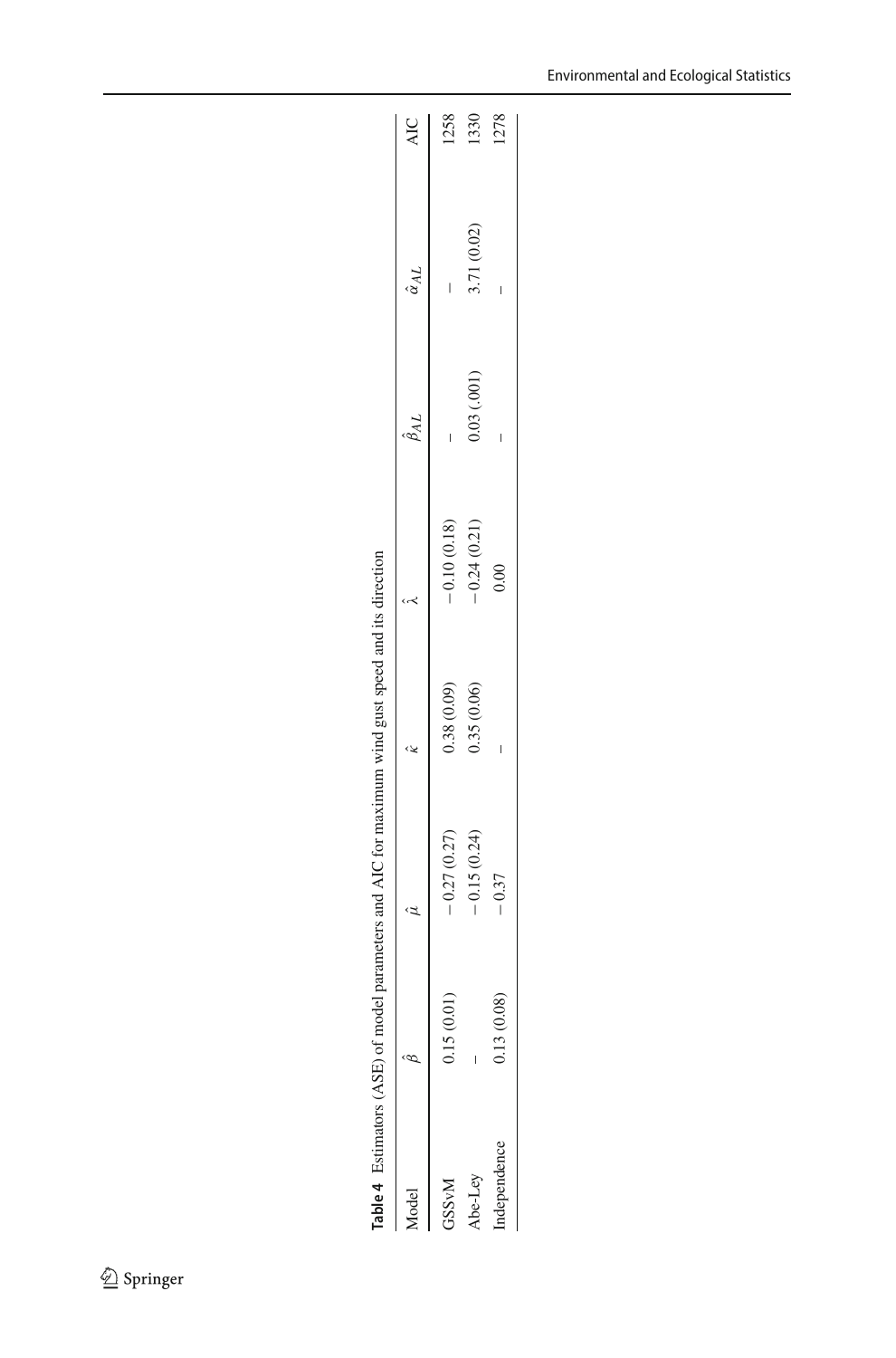

<span id="page-12-0"></span>**Fig. 3** The scatterplot of daily maximum temperature and wind direction at 9am and contours of the fitted GSSvM.

components. We use the Akaike Information Criterion (AIC) to compare the fitness of the models. In the following tables, the parameters of Abe-Ley distribution are indexed by AL.

#### **5.1 Fastest wind gust and the direction**

To analyse the dataset, angular direction data are transferred to radian. Wind speed data are transferred prior to applying GSSvM with  $a = 0$ . The scatterplot of the fastest wind gust versus their direction along with contours of the fitted GSSvM are given in Fig. [2.](#page-10-1) The scatterplot somewhat suggests an association between the two variables: concentration around a particular direction seems to increase with extrema of the gust, implying that minimum or maximum gust speed is associated with its direction.

Table [4](#page-11-0) presents the parameter estimates and fitting capacities (AICs) of the competing models considered for this dataset, namely GSSvM and Abe-Ley. They lead to a somewhat similar location, concentration, and skewness estimates. Comparing the AICs of the models, we can see that GSSvM improves on the Abe-Ley model. The independence model is fitted to test the dependence between the two variables. The independence model is fitted by fitting GSSvM with  $\kappa = 0$ . Maximum for independence model occurred at  $\lambda = 0$  for this dataset rendering the ASEs of  $\mu$  and  $\lambda$ inestimable under independence assumption. Asymptotic likelihood ratio test implied strong dependence (p-value=0.00).

As conclusion, GSSvM seems to be a good fit for this dataset which in turn implies that it can be utilized for joint random generation of gust wind and direction observations in wildfire simulation models that are used to predict bushfire risks under different meteorological conditions.

#### **5.2 Morning wind direction and maximum daily heat**

For the analysis of this dataset, which consists of daily maximum temperature and wind directions at 9am, angular directions are first obtained from the original cardi-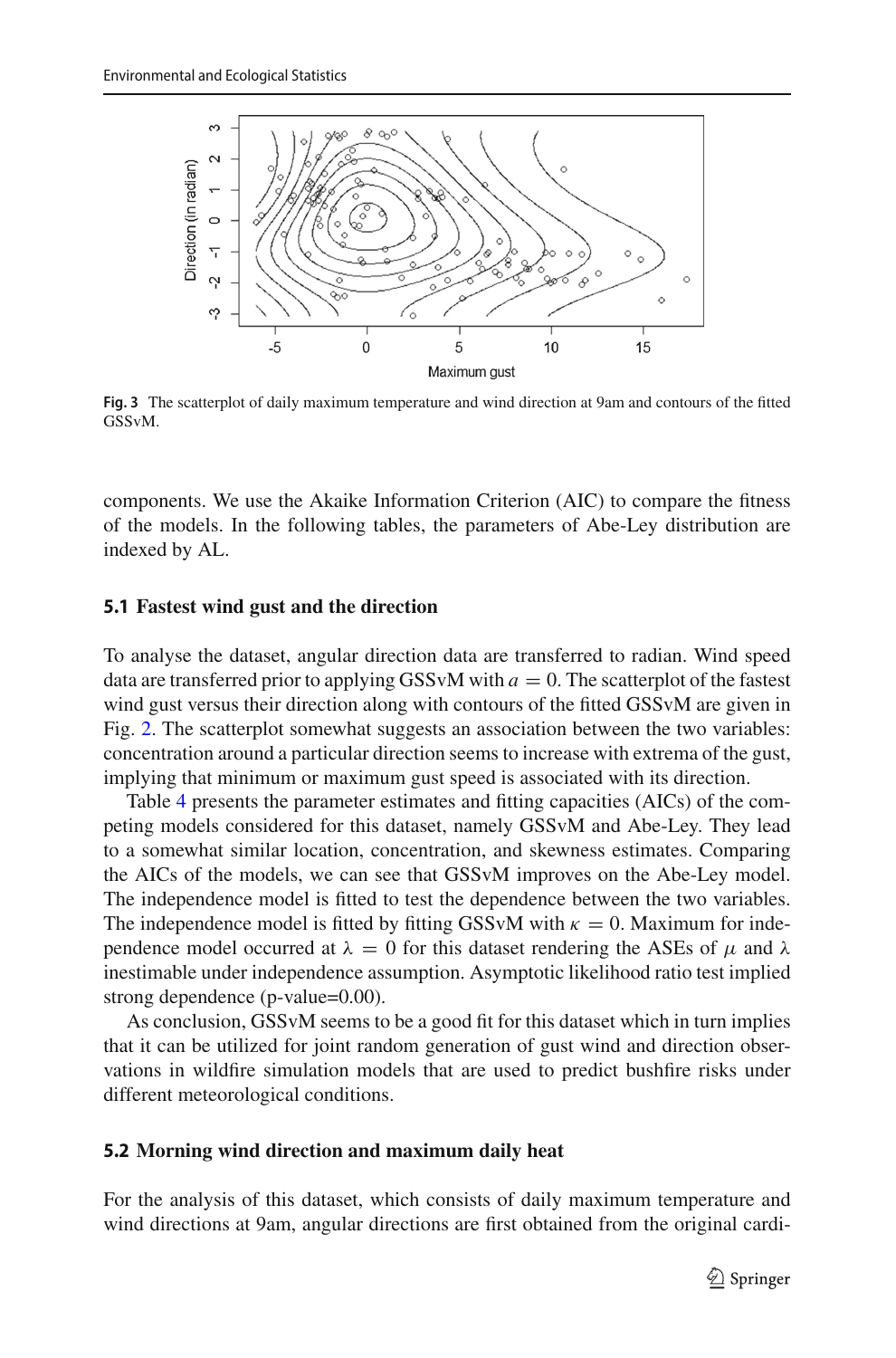<span id="page-13-0"></span>

| ;<br>;<br>י<br>י |
|------------------|
|                  |
|                  |
|                  |
|                  |
|                  |
|                  |
|                  |
|                  |
|                  |
|                  |
|                  |
| ı                |
|                  |
|                  |
| į                |
| ļ                |
| able:<br>í<br>I  |

|                         |                             | "WE have the common strains with the contract with the crown of the contract of the contract of the contract of the contract of the contract of the contract of the contract of the contract of the contract of the contract o |            |            |                    |                     |            |
|-------------------------|-----------------------------|--------------------------------------------------------------------------------------------------------------------------------------------------------------------------------------------------------------------------------|------------|------------|--------------------|---------------------|------------|
| <b>fodel</b>            |                             | $\hat{u}$                                                                                                                                                                                                                      | ĉ          |            | $\hat{\beta}_{AL}$ | $\hat{\alpha}_{AL}$ | <b>AIC</b> |
| <b>GSS<sub>vM</sub></b> | (0.02)<br>0.24              | $-1.46(0.35)$                                                                                                                                                                                                                  | 0.25(0.11) | 0.36(0.15) |                    |                     | 1121       |
| Abe-Ley                 |                             | $-1.57(0.19)$                                                                                                                                                                                                                  | 0.48(0.08) | 0.40(0.15) | 0.04(0.001)        | 5.40(0.03)          | 1119       |
| ndependence             | (0.02)<br>0.26 <sub>1</sub> | 0.24                                                                                                                                                                                                                           | ı          | 0.00       |                    |                     | 136        |
|                         |                             |                                                                                                                                                                                                                                |            |            |                    |                     |            |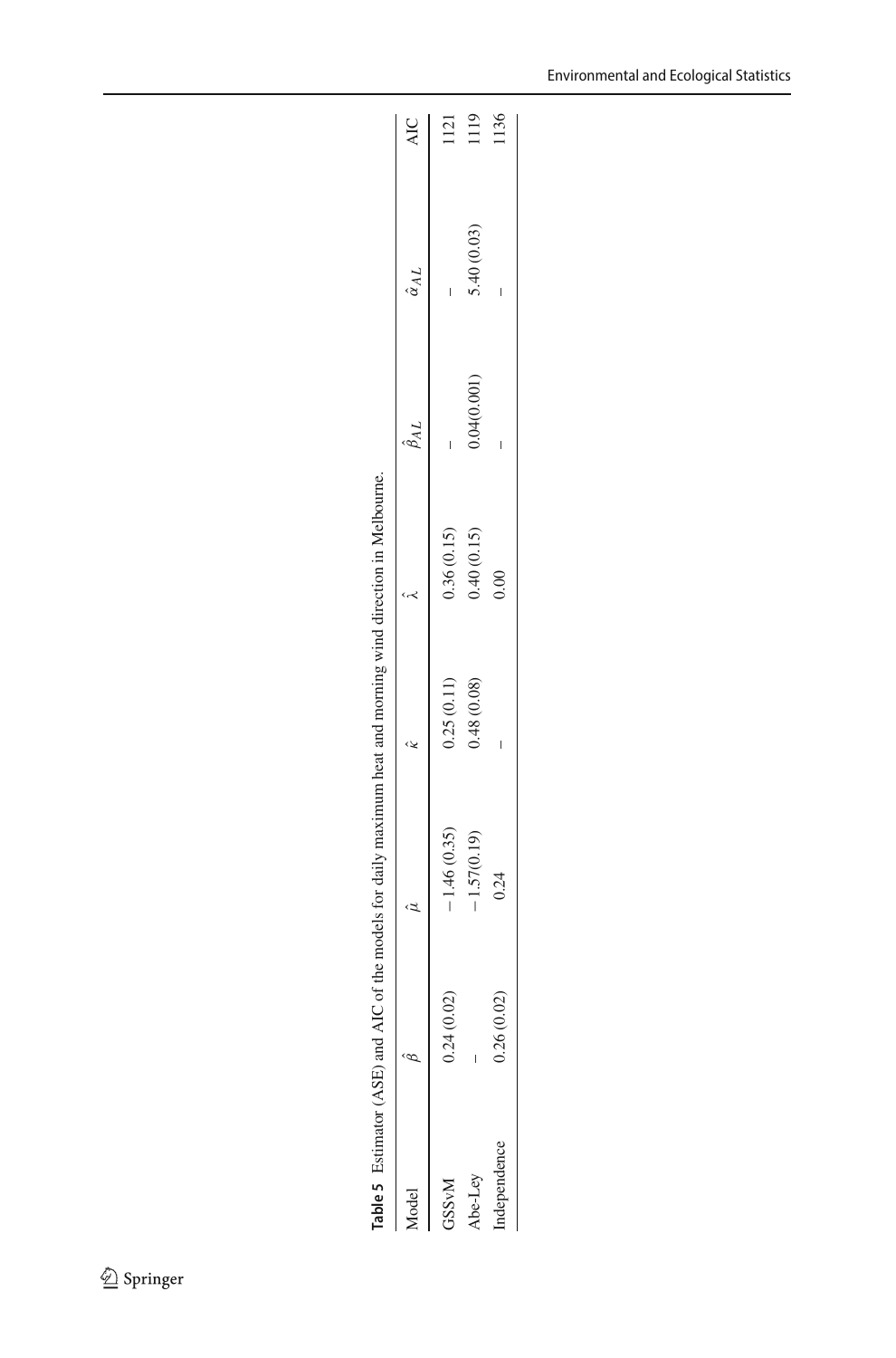nal directions and converted to radians. The scatterplot of the observations and the fitted GSSvM contours are given in Fig. [3.](#page-12-0) The figure suggests that maximum daily temperature changes with the direction of the wind at 9am.

Table [5](#page-13-0) presents the parameter estimates and fitting capacities (AICs) of the competing models considered for this dataset. GSSvM and Abe-Ley are comparable. As a side note, the maximum for independence model occurred at  $\lambda = 0$  for this dataset rendering the ASEs of  $\mu$  and  $\lambda$  inestimable under independence assumption. Asymptotic likelihood ratio test for independence,  $H_0$ :  $\kappa = 0$ , gives p-value = 0.00 indicating highly significant dependence between daily maximum temperature and direction of the wind at 9am in Melbourne over the span of November 2020-February 2021. Contours of the fitted GSSvM given in Fig. [3](#page-12-0) seem to show a satisfactory fit well capturing the observations. Furthermore, based on these findings, it can be inferred that GSSvM or equivalently Abe-Ley model can be used in wildfire simulations to model wind direction and extreme heat, two atmospheric conditions that affect fire behavior.

### <span id="page-14-0"></span>**6 Future research**

In this paper, a cylindrical distribution was proposed for modeling dependent extremal and circular data. The distribution is constructed based on Gumbel distribution, and a sine skewed circular distribution. The proposed distribution is quite versatile, as shown in sections [2](#page-1-0) and [5.](#page-10-0) The model also accounts for any asymmetric feature present in the circular observations. Maximum likelihood estimation of the model parameters is straightforward, and readily available optimization algorithms with box constraints in standard statistical software can be used. MLEs are shown to maintain excellent bias and MSE properties. Also, as seen in Section [5,](#page-10-0) this model is shown to be particularly beneficial in the case of bushfire risk modeling as it provides a method to simulate dependent meteorological cylindrical variables.

In this paper, we focused on fitting the distribution only, while regression models, mixture models, prediction, and temporal or spatial dependence will be interesting future work. Mixture of GSSvM densities can be considered to analyze spatially or temporally correlated cylindrical series following Lagona and Picon[e](#page-15-14) [\(2016](#page-15-14)) and Ranalli et al[.](#page-15-15) [\(2018\)](#page-15-15) or Lagon[a](#page-15-7) [\(2019](#page-15-7)), respectively. Also, we think that our approach can be generalized on the extreme value component of the distribution by considering Kumaraswamy generalized extreme value distribution (Eljabri and Nadaraja[h](#page-15-16) [\(2017](#page-15-16))) and this will be undertaken elsewhere.

The normalizing constant in our model is worthy of notice. Notice that it is different than the usual normalizing constant appearing in most circular densities, which is based on the Bessel function. It would be very interesting to know whether  $A_0$  here appear to be an analytic solution of a second order differential equation, such as Bessel or Legendre functions.